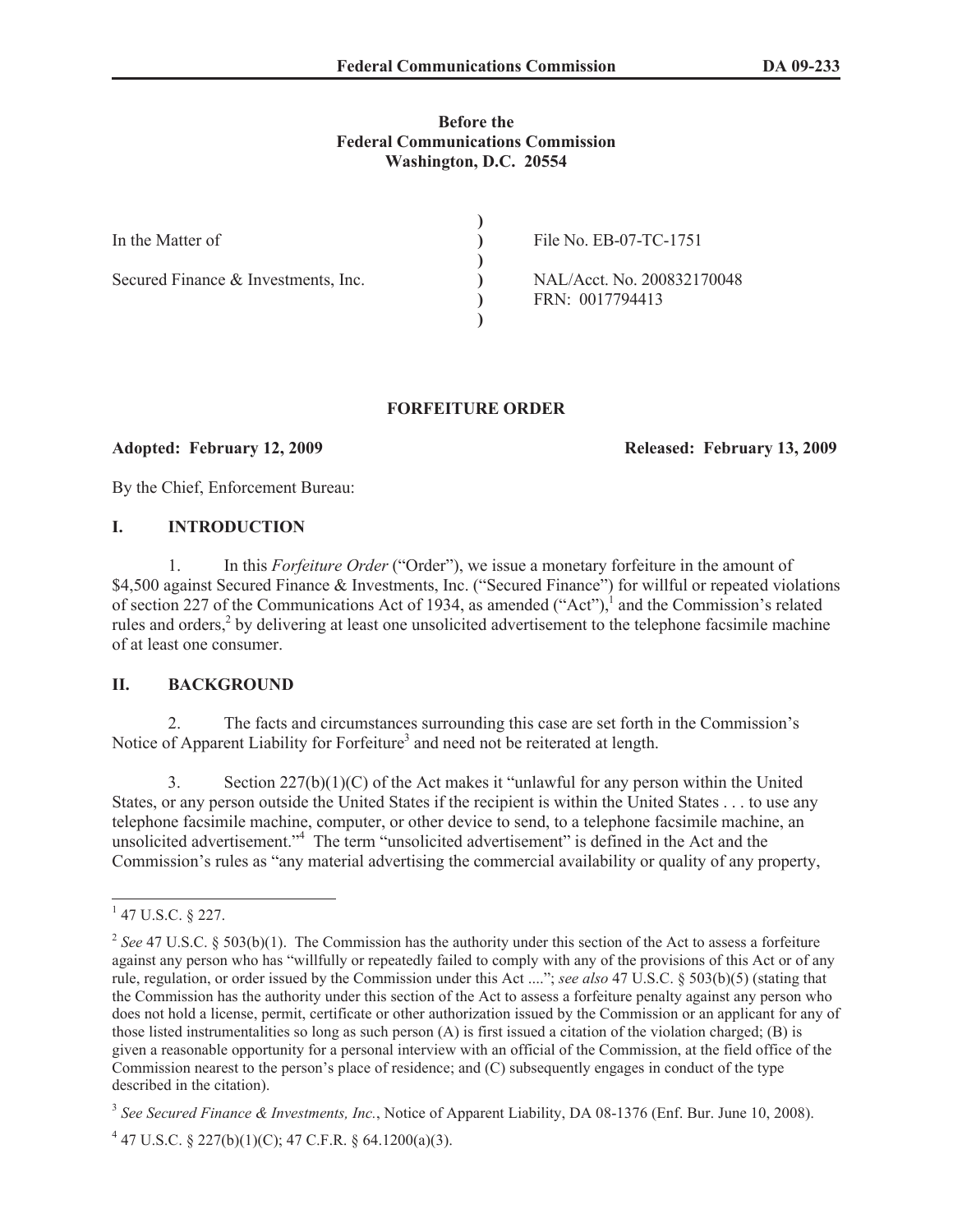goods, or services which is transmitted to any person without that person's prior express invitation or permission in writing or otherwise."<sup>5</sup> Under the Commission's rules, an "established business relationship<sup>16</sup> exception permits a party to deliver a message to a consumer if the sender has an established business relationship with the recipient *and* the sender obtained the number of the facsimile machine through the voluntary communication by the recipient, directly to the sender, within the context of the established business relationship, or through a directory, advertisement, or a site on the Internet to which the recipient voluntarily agreed to make available its facsimile number for public distribution.<sup>7</sup>

4. On June 26, 2007, in response to one or more consumer complaints alleging that Secured Finance had faxed unsolicited advertisements, the Enforcement Bureau ("Bureau") issued a citation<sup>8</sup> to Secured Finance, pursuant to section  $503(b)(5)$  of the Act.<sup>9</sup> The Bureau cited Secured Finance for using a telephone facsimile machine, computer, or other device, to send unsolicited advertisements for financial services, in violation of section 227 of the Act and the Commission's related rules and orders. The citation warned Secured Finance that subsequent violations could result in the imposition of monetary forfeitures of up to \$11,000 per violation, and included a copy of the consumer complaints that formed the basis of the citation.<sup>10</sup> The citation informed Secured Finance that within 30 days of the date of the citation, it could either request an interview with Commission staff, or could provide a written statement responding to the citation. Secured Finance did not request an interview or otherwise respond to the citation.

5. Following the issuance of the citation, the Commission received at least one complaint from a consumer alleging that Secured Finance faxed at least one unsolicited advertisement to that consumer. These violations, which occurred after the Bureau's citation, resulted in the issuance of a Notice of Apparent Liability for Forfeiture against Secured Finance on June 10, 2008 in the amount of \$4,500.<sup>11</sup> The *NAL* ordered Secured Finance to either pay the proposed forfeiture amount within thirty (30) days or submit evidence or arguments in response to the *NAL* to show that no forfeiture should be imposed or that some lesser amount should be assessed. Secured Finance did not respond to the *NAL* or pay the proposed forfeiture amount.

<sup>5</sup> *See* 47 U.S.C. § 227(a)(4); 47 C.F.R. § 64.1200(f)(13).

 $6$  An "established business relationship" is defined as a prior or existing relationship formed by a voluntary two-way communication "with or without an exchange of consideration, on the basis of an inquiry, application, purchase or transaction by the business or residential subscriber regarding products or services offered by such person or entity, which relationship has not been previously terminated by either party." *See* 47 U.S.C. § 227(a)(2); *see also* 47 C.F.R. § 64.1200(f)(5).

<sup>7</sup> *See* 47 U.S.C. § 227(b)(1)(C); 47 C.F.R. § 64.1200(a)(3)(i), (ii).

<sup>8</sup> Citation from Kurt A. Schroeder, Deputy Chief, Telecommunications Consumers Division, Enforcement Bureau, File No. EB-07-TC-1751, issued to Secured Finance on June 26, 2007.

<sup>&</sup>lt;sup>9</sup> See 47 U.S.C. § 503(b)(5) (authorizing the Commission to issue citations to persons who do not hold a license, permit, certificate or other authorization issued by the Commission or an applicant for any of those listed instrumentalities for violations of the Act or of the Commission's rules and orders).

<sup>&</sup>lt;sup>10</sup> Bureau staff mailed the citation to the following address: Secured Finance & Investments, Inc., 575 Anton Blvd., Suite 700, Costa Mesa, CA 92626.

<sup>11</sup> *See* n.2 *supra; see also* 47 U.S.C. § 503(b)(1).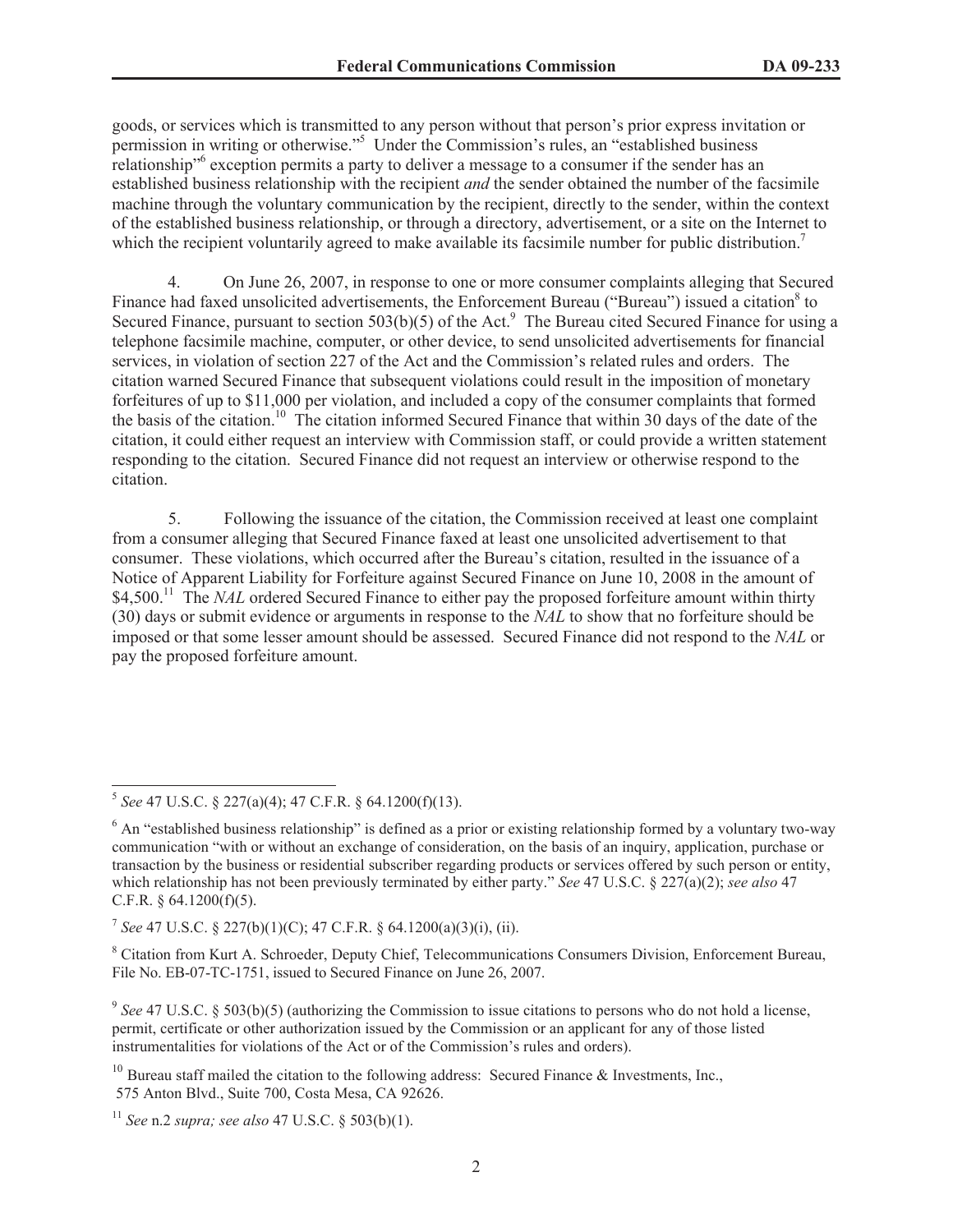## **III. DISCUSSION**

6. Section 503(b) of the Act authorizes the Commission to assess a forfeiture for each violation of the Act or of any rule, regulation, or order issued by the Commission under the Act by a noncommon carrier or other entity not specifically designated in section 503 of the Act. The maximum penalty for such a violation is \$11,000 for a violation occurring before September 2, 2008, and \$16,000 for a violation occurring on or after September 2, 2008.<sup>12</sup> In exercising such authority, we are to take into account "the nature, circumstances, extent, and gravity of the violation and, with respect to the violator, the degree of culpability, any history of prior offenses, ability to pay, and such other matters as justice may require."<sup>13</sup>

7. Although the *Commission's Forfeiture Policy Statement* does not establish a base forfeiture amount for violating the prohibition against using a telephone facsimile machine to send unsolicited advertisements, the Commission has previously considered \$4,500 per unsolicited fax advertisement to be an appropriate base amount.<sup>14</sup> We apply that base amount to the apparent violation.

8. Secured Finance did not respond to the NAL or pay the proposed forfeiture amount. Secured Finance has failed to identify facts or circumstances to persuade us that there is a basis for modifying the proposed forfeiture, and we are not aware of any further mitigating circumstances sufficient to warrant a reduction of the forfeiture penalty. For these reasons, and based on the information before us, we hereby impose a total forfeiture of \$4,500 for Secured Finance willful or repeated violation of section 227 of the Act and the Commission's related rules and orders, as set forth in the *NAL*.

# **IV. ORDERING CLAUSES**

9. Accordingly, IT IS ORDERED, pursuant to section 503(b) of the Communications Act of 1934, as amended, 47 U.S.C. § 503(b), and section 1.80(f)(4) of the Commission's rules, 47 C.F.R. § 1.80(f)(4), and under authority delegated by sections 0.111, 0.311 of the Commission's rules, 47 C.F.R. §§ 0.111, 0.311, that Secured Finance & Investments, Inc. IS LIABLE FOR A MONETARY FORFEITURE to the United States Government the sum of \$4,500 for willfully and repeatedly violating section  $227(b)(1)(c)$  of the Communications Act, 47 U.S.C. § 227(b)(1)(c), section 64.1200(a)(3) of the

<sup>&</sup>lt;sup>12</sup> Section 503(b)(2)(C) provides for forfeitures of up to \$10,000 for each violation in cases not covered by subparagraph (A) or (B), which address forfeitures for violations by licensees and common carriers, among others. *See* 47 U.S.C. § 503(b). In accordance with the inflation adjustment requirements contained in the Debt Collection Improvement Act of 1996, Pub. L. 104-134, Sec. 31001, 110 Stat. 1321, the Commission implemented an increase of the maximum statutory forfeiture under section 503(b)(2)(C) first to \$11,000 and more recently to \$16,000. *See* 47 C.F.R. §1.80(b)(3); *Amendment of Section 1.80 of the Commission's Rules and Adjustment of Forfeiture Maxima to Reflect Inflation*, 15 FCC Rcd 18221 (2000)(forfeiture maximum for this type of violator set at \$11,000); *Amendment of Section 1.80(b) of the Commission's Rules and Adjustment of Forfeiture Maxima to Reflect Inflation*, 19 FCC Rcd 10945 (2004) (amendment of section 1.80(b) to reflect inflation left the forfeiture maximum for this type of violator at \$11,000); *Amendment of Section 1.80(b) of the Commission's Rules, Adjustment of Forfeiture Maxima to Reflect Inflation,* 23 FCC Rcd 9845 (2008) (amendment of section 1.80(b) to reflect inflation increased the forfeiture maximum for this type of violator to \$16,000).

<sup>13</sup> *See* 47 U.S.C. § 503(b)(2)(D); *see also The Commission's Forfeiture Policy Statement and Amendment of Section 1.80 of the Rules to Incorporate the Forfeiture Guidelines, Report and Order*, 12 FCC Rcd 17087, 17100-01 para. 27 (1997) (*Forfeiture Policy Statement*), *recon. denied*, 15 FCC Rcd 303 (1999).

<sup>14</sup> *See Get-Aways, Inc.,* Notice of Apparent Liability For Forfeiture*,* 15 FCC Rcd 1805 (1999); *Get-Aways, Inc.,*  Forfeiture Order, 15 FCC Rcd 4843 (2000); *see also US Notary, Inc.,* Notice of Apparent Liability for Forfeiture*,* 15 Rcd 16999 (2000*); US Notary, Inc.,* Forfeiture Order*,* 16 FCC Rcd 18398 (2001*)*; *Tri-Star Marketing, Inc.,* Notice of Apparent Liability For Forfeiture, 15 FCC Rcd 11295 (2000); *Tri-Star Marketing, Inc.,* Forfeiture Order, 15 FCC Rcd 23198 (2000).